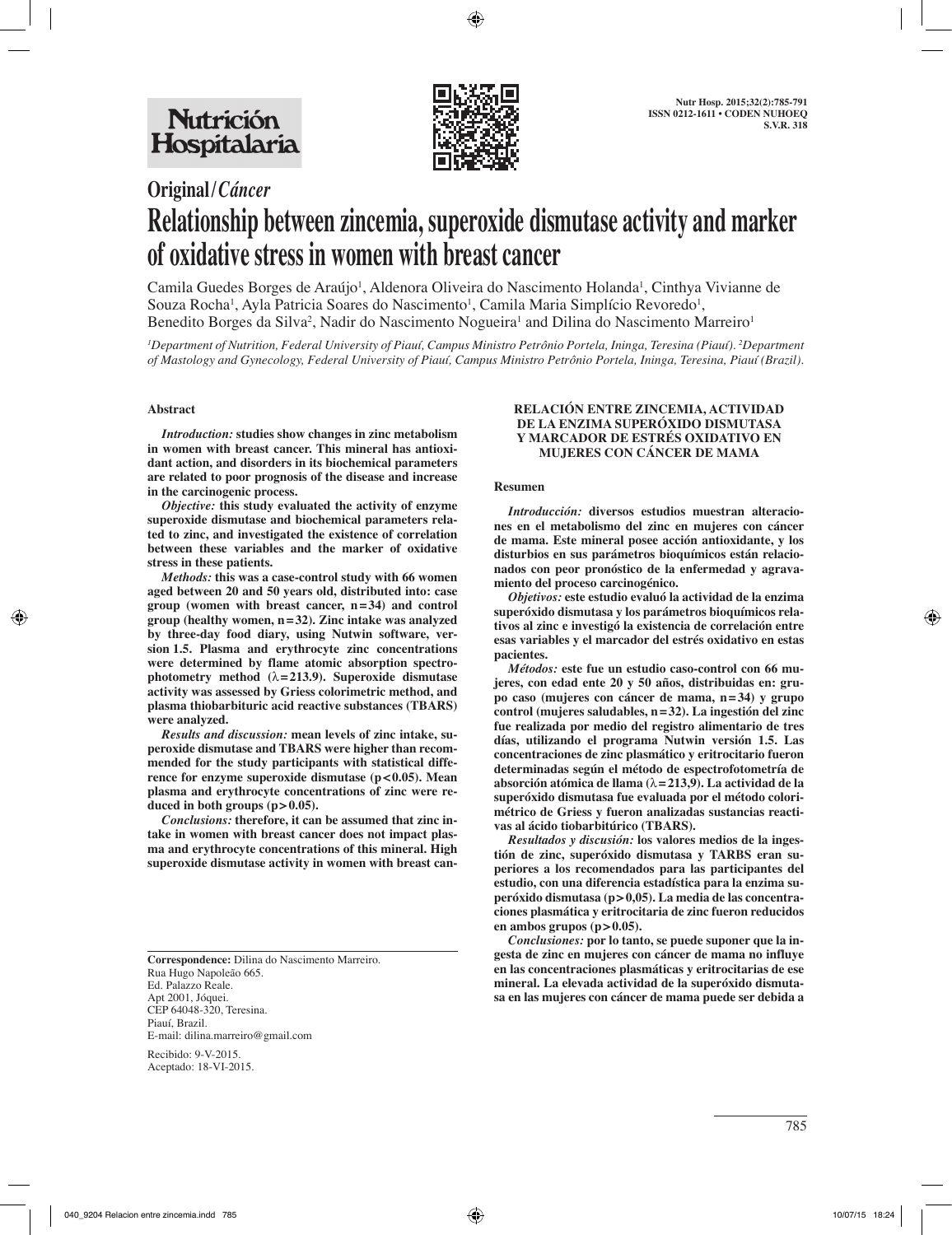**cer may be due to a compensatory mechanism of regulation via oxidative stress found in this disease.** 

(*Nutr Hosp.* 2015;32:785-791)

## **DOI:10.3305/nh.2015.32.2.9204**

Key words: *Breast neoplasms. Zinc. Superoxide dismutase. Oxidative stress.*

### **Abbreviations**

DNA: Deoxyribonucleic Acid. EAR: Estimated Average Requirement. TBARS: Thiobarbituric Acid Reactive Substances. Zn: Zinc.

### **Introduction**

Malignant breast neoplasm is characterized by abnormal and uncontrolled multiplication and spread of breast tissue cells, which is the result of a progressive accumulation of mutations in the genetic material<sup>1</sup>. It is a chronic disease with endogenous and environmental causes, in which genetic susceptibility interacts with sociodemographic, reproductive, nutritional factors and other risk factors related to lifestyle<sup>2</sup>.

The relationship between oxidative stress and breast cancer has been widely investigated<sup>3,4</sup>. Some carcinogens favor the production of free radicals that damage cells, predisposing to malignant transformation. These compounds may alter molecular and cellular effects, resulting in mutagenicity, cytotoxicity and changes in the expression of genes involved in the initiation and promotion of carcinogenesis<sup>5</sup>.

The increased intracellular concentration of reactive oxygen species, as well as the impairment in DNA repair, makes this nucleic acid to be susceptible to oxidative damage, which contributes significantly to mammary carcinogenesis<sup>6</sup>. Reactive oxygen species participates both in inflammatory reactions and in signal transduction mechanisms, acting as second messengers to maintain different cellular functions. This inflammatory response, in turn, stimulates the production of new free radicals, and thus, the progression of tissue injury<sup>7</sup>.

Also, in the antioxidant defense, specific enzymes attack reactive oxygen species, which prevent, by their own reduction, cellular oxidative change and minimize the toxicity caused by free radicals; and may also induce selectively apoptosis in cancer cells and inhibit cell proliferation<sup>3</sup>.

The enzyme superoxide dismutase has anti-carcinogenic action, inhibiting the initiation, promotion and progression phase in breast carcinogenesis<sup>8</sup>. From this perspective, zinc acts as a co-factor of this enzyme with an important role in several biological processes, inhibiting or activating enzymatic reactions and com**un mecanismo de regulación compensatorio mediante el estrés oxidativo presente en esa enfermedad.**

(*Nutr Hosp.* 2015;32:785-791)

#### **DOI:10.3305/nh.2015.32.2.9204**

Palabras clave: *Neoplasias de la mama. Zinc. Superóxido dismutasa. Estrés oxidativo.*

peting with other elements, changing cell permeability and thus, having direct or indirect action in the carcinogenic process<sup>9</sup>.

Several studies have been conducted to elucidate the association between zinc and breast cancer. In 2002, Kuo et al $10$ . found reduced serum zinc concentrations in patients with breast cancer, suggesting that plasma zinc could be used as a possible prognostic and therapeutic marker in this type of cancer.

Reduced serum zinc concentrations increase lipid peroxidation in mitochondrial and microsomal membranes, and also the osmotic fragility of erythrocyte membranes. However, at normal levels, zinc prevents lipid peroxidation, playing an important role in protecting cells against redox imbalance $11$ .

Although some studies have already showed the important role of zinc as an antioxidant nutrient in several mechanisms involved in the pathogenesis of breast cancer; data regarding nutritional status of this mineral in women with breast cancer are scarce. Therefore, determination of plasma and erythrocyte zinc concentrations, as well as investigation of a potential relationship between these variables and the activity of enzyme superoxide dismutase and plasma thiobarbituric acid reactive substances (TBARS) contributes to the understanding of the role of this mineral in mechanisms involved in metabolic disorders associated with breast cancer.

Therefore, this study aims to evaluate the activity of enzyme superoxide dismutase and biochemical parameters related to zinc, as well as to investigate the existence of correlation between these variables and a marker of oxidative stress in these patients.

### **Methods**

Case-control study involving 66 premenopausal women, aged between 25-50 years old, divided into 2 groups: Case (with breast cancer, n=34) and control (without breast cancer, n=32). Women recruited for inclusion in the study sample were interviewed for clarification of study protocol. Patients with serum levels of follicle stimulating hormone (FSH)  $>$  30  $\mu$ g/mL and those with chronic diseases such as diabetes and hypertension and history of previous treatment for the disease were excluded from the study. Patients using medications and vitamin / mineral supplements that could interfere with zinc metabolism were also excluded.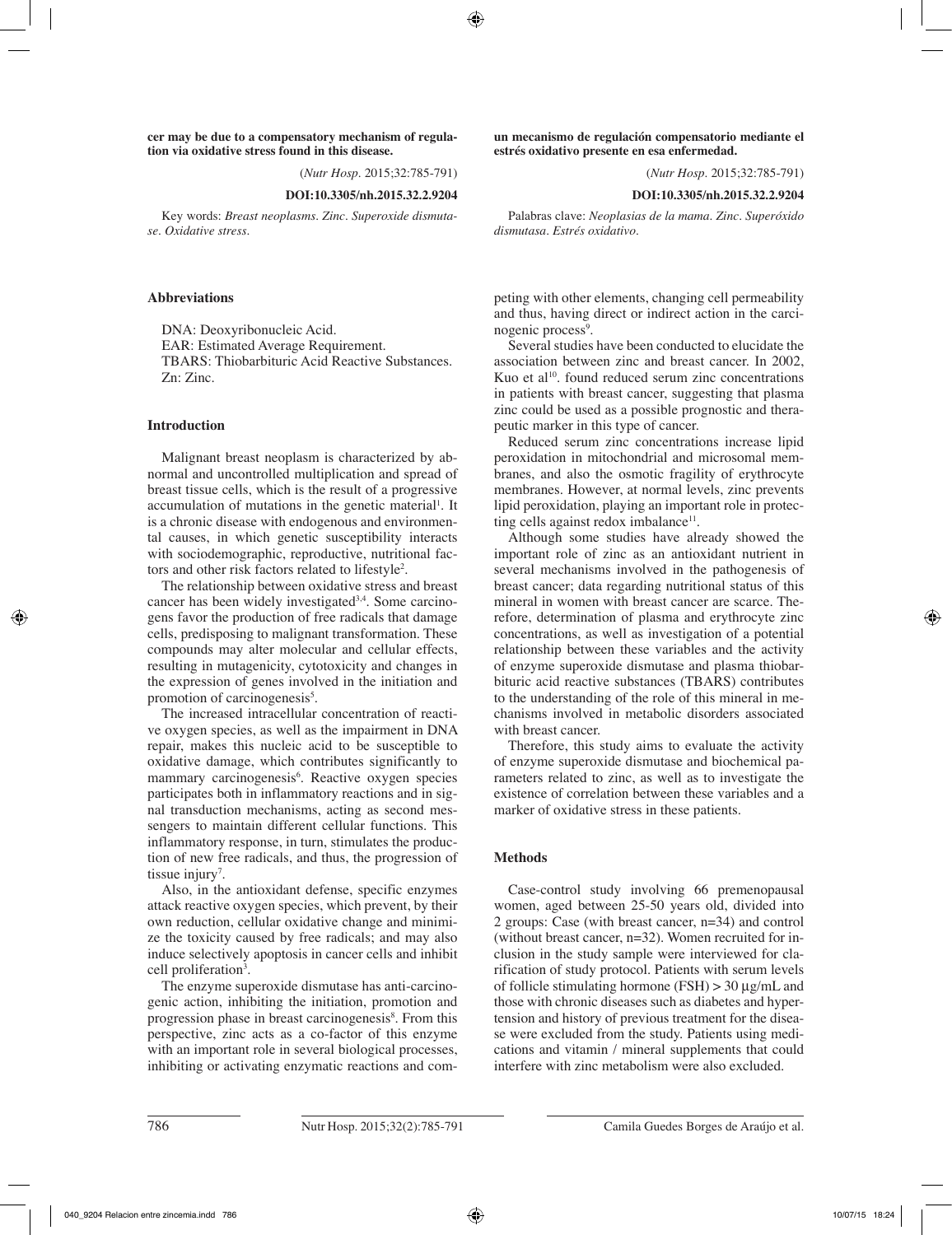Control group consisted of female, premenopausal volunteers with no breast cancer diagnosis, FSH not greater than 30 μg/mL, no chronic diseases and no prior history of treatment for the disease. The study was approved by the Institutional Review Board of the Federal University of Piauí under number CAAE 15861213.2.0000.5214.

## *Dietary Intake*

Food intake was assessed using a three-day food diary, including two days during the week and one day on the weekend (Saturday or Sunday). Nutritional assessment was performed using Nutwin software, version 1.5<sup>12</sup>. Methods and recommendations described in the Dietary Reference were used to estimate the zinc intake<sup>13</sup>.

# *Determination of Plasma and Erythrocyte Zinc*

Plasma zinc concentration was determined by atomic absorption spectrophotometry, according to the method proposed by Rodriguez et al. (1989). Two aliquots of each plasma sample were separated, diluted in Milli- $Q^{\circledast}$  water at a 1:5 ratio and aspirated directly into the flame of the apparatus. Tritizol® (MERCK) prepared by dilution in Milli-Q® water with 3% glycerol, at concentrations of  $0.1$ ;  $0.2$ ;  $0.3$ ;  $0.5$  and  $1.0$   $\mu$ g/mL was used as standard solution. Results, calculated from the absorbance values obtained, were expressed in μg/dL, representing the average concentrations of the samples prepared in duplicate.

Erythrocyte zinc concentration was determined by atomic absorption spectrophotometry<sup>14</sup> following the standard methodology by Cordeiro (1994), in which a desirable precision level in the analyses and non-interference matrix in this biological material were found. A 400-μL aliquot of red cell mass was diluted with 1200μL of Milli-Q® water. This dilution was performed in two steps, named lysate 1 and 2, which corresponded, respectively, to a first dilution of 400-μL aliquot at a 1:4 ratio; and a second dilution in which 200-μL of lysate 1 was pipetted in triplicate and diluted again at a 1:4 ratio.

After homogenization, samples of lysate 2 were aspirated directly into the atomic absorption spectrophotometer. Tritizol® (MERCK), prepared by dilution with Milli  $O^{\circledast}$  water, at concentrations of 0.1; 0.2; 0.3; 0.5 and 1.0 μg/mL, was used as standard solution. To express results of zinc/hemoglobin mass, hemoglobin concentration in lysate 1 was determined in parallel to hemoglobin concentration in lysate 1, and dilution was adjusted in the final calculation of the analysis. A 20 mL aliquot of this lysate was diluted in 5 mL of Drabkin's solution to determine hemoglobin using cyanometahemoglobin method<sup>15</sup>.

UV-visible spectrophotometer (FEMTO 700S Model) was used for hemoglobin reading, at a 540-nm wavelength. Based on zinc and hemoglobin concentrations, zinc concentration was calculated and expressed in μgZn/gHb.

# *Determination of the Activity of Erythrocyte Enzyme Superoxide Dismutase*

Activity of erythrocyte superoxide dismutase was determined by the amount of enzyme capable to inhibit by 50% the formation of nitrite. Nitric oxide was quantified by nitrite concentration in erythrocytes using Griess colorimetric method<sup>16</sup>.

Activity of enzyme superoxide dismutase was determined in erythrocytes, prepared by *in vitro* method. Whole blood samples were centrifuged for plasma separation at 3000  $\bar{x}$  g for 10 minutes at 4<sup>o</sup>C; plasma was subsequently extracted with automatic pipette and transferred into polypropylene Eppendorf tubes previously demineralized.

Then, erythrocytes were rinsed with 5 mL of 0.9% saline, and homogenized thoroughly by inversion and centrifuged. After the last centrifugation, saline was aspirated and discarded, and erythrocyte mass was extracted thoroughly with the help of an automatic pipette, placed in demineralized polypropylene Eppendorf tubes, which were kept at -80°C.

To analyze the activity of erythrocyte enzyme superoxide dismutase, one 100-μL aliquot of erythrocytes was diluted with 1110 μL of phosphate buffer, 75 μL of L-methionine, 40 μL of Triton X-100, 75 μL of hydroxylamine hydrochloride and 100 μL of EDTA. Samples were incubated in water bath at 37° C for 5 minutes; after this process, 80 μL of riboflavin were added and exposed to light for 10 minutes. Finally, 1 mL of Griess reagent was added and reading was performed at  $\lambda = 543$  nm. Results were, then, used to calculate the enzymatic activity through the amount of superoxide dismutase capable of inhibiting by 50% the formation of nitrite; in this case, 36 ng of superoxide dismutase inhibit 50% of nitrite formation.

## *Determination of thiobarbituric acid reactive substances*

Thiobarbituric acid reactive substances (TBARS) in plasma were determined using the method suggested by Ohkawa; Ohishi; Yagi<sup>18</sup>. Prior to sample processing, analytical calibration curve was prepared at concentrations of 0.5; 1.0; 2.0; 4.0 and 8.0 nmol/mL, using 1,1,3,3-tetraethoxypropane as standard. Absorbance was read using a UV/Vis Bel Photonics spectrophotometer, SP 1102 model (Osasco, SP, Brazil) at a wavelength of 532 nm.

# *Statistical Analysis*

Data were exported to SPSS software (for Windows® version 18.0) for statistical analysis of the re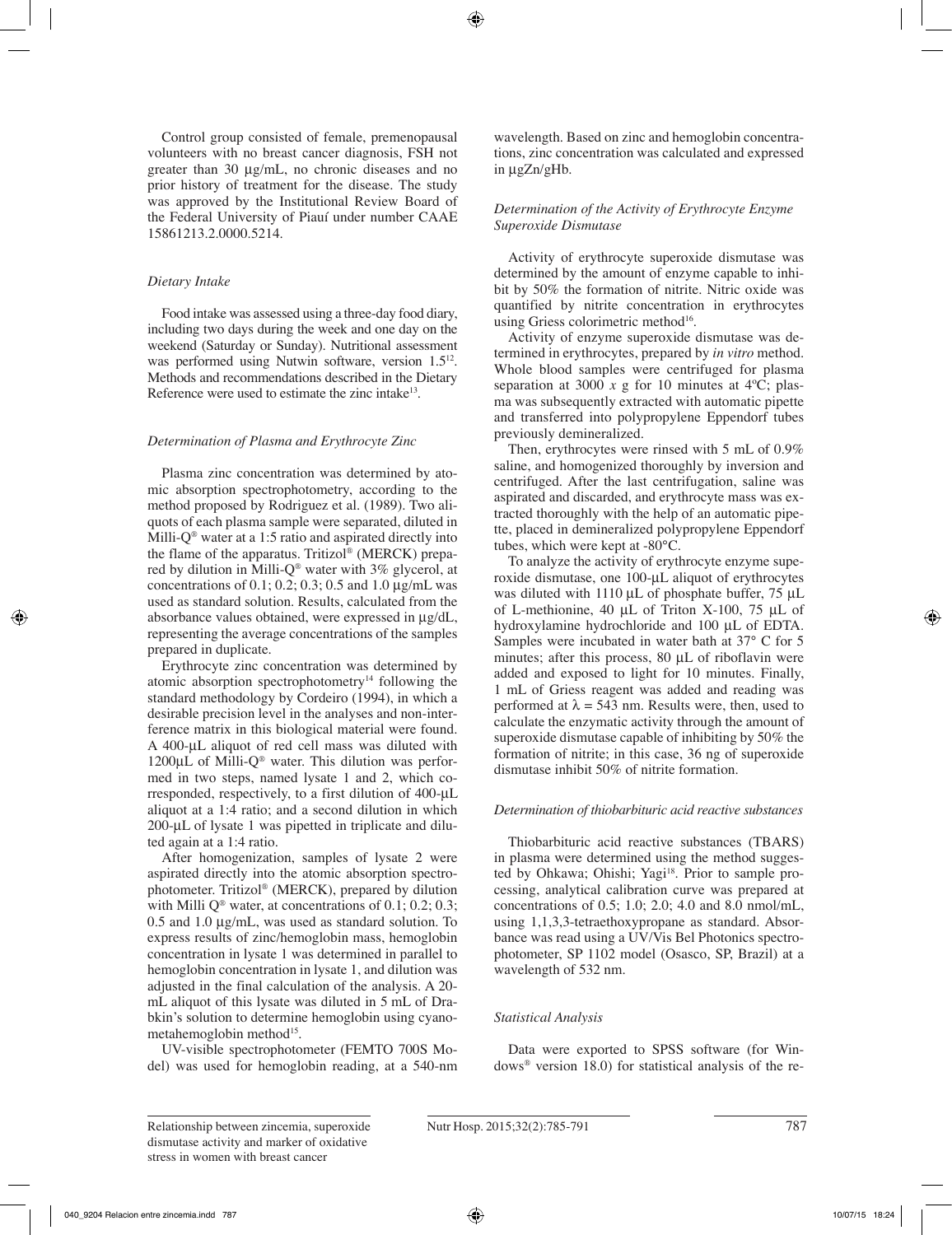sults. Chi-square test was used to check data normality. Given that variables were normally distributed, Student's t-test was used for comparison between study groups and Pearson's linear correlation coefficient was used for correlation analysis. Difference was statistically significant when *p*-value <0.05, adopting a 95% confidence interval.

In order to reduce errors associated with dietary assessment, consumption was adjusted for total energy intake using residual method, and intra-individual variation, calculated by the mean of components for analysis of variance.

# **Results**

The average age was 40.91±5.98 years old and 36.41±7.23 years old for women with breast cancer  $(n=34)$  and control  $(n=32)$  group, respectively. Mean body mass index was  $26.17\pm4.91$  kg/m<sup>2</sup> for women with breast cancer and  $25.20\pm4.16$  kg/m<sup>2</sup> for control group, and mean waist circumference was 83.62±10.83 cm and 80.24±9.97 cm for case and control groups, respectively.

Table I shows the average daily intake of energy, macronutrients and zinc based on the diet consumed by the patients with breast cancer and control group. Dietary intake of carbohydrate, protein, lipid and zinc was adequate.

Table II shows mean plasma and erythrocyte zinc concentrations for patients with breast cancer and control group. In both groups, plasma and erythrocyte zinc concentrations are reduced. With regard to plasma and erythrocyte zinc concentrations, there was no statistical difference.

Table III shows mean and standard deviation of the activity of enzyme superoxide dismutase in erythrocytes and plasma concentrations of TBARS for patients with breast cancer and control group. The activity of enzyme superoxide dismutase was adequate in both groups; however, it was significantly higher in women with breast cancer. There was significant statistical difference between groups ( $p<0.05$ ), with high concentrations in women with breast cancer. Also, plasma concentrations of TBARS were increased in case and control group.

Table IV shows the results of correlation analysis between biochemical parameters for zinc, superoxide dismutase and plasma TBARS in patients with breast cancer and control group. There was no significant correlation between biochemical parameters for zinc, enzyme superoxide dismutase and plasma TBARS in both groups.

# **Discussion**

This study determined the biochemical parameters related to zinc and also investigated the existence of

**Table I** *Mean and standard deviation of energy, macronutrients and zinc found in the diet of patients with breast cancer and control group Control group (n=32)*

| <i>Energy/Nutrient</i> | Case group $(n=34)$<br>Mean(SD) | Control group $(n=32)$<br>Mean(SD) | <i>p</i> -value |  |
|------------------------|---------------------------------|------------------------------------|-----------------|--|
| Energy (Kcal)          | 1420.20 (437.12)                | $2064.41(536.17)^*$                | 0.000           |  |
| Carbohydrate $(\% )$   | 55.51 (7.34)                    | 53.60 (9.35)                       | 0.358           |  |
| Protein $(\%)$         | 23.90 (8.72)                    | $19.55(8.38)$ *                    | 0.043           |  |
| Lipid $(\% )$          | 25.70(4.63)                     | 26.16(6.84)                        | 0.745           |  |
| Zinc $(mg/day)^*$      | 7.87(2.84)                      | 8.33 (3.82)                        | 0.585           |  |

\*Values significantly different among women with breast cancer and control group. Student's t-test ( $p<0.05$ ).  $*$ Raw values of zinc from case group were adjusted by energy and corrected by intra- and inter-individual variance; SD = standard deviation; Reference range: 10-35% protein, 20-35% lipids and 45-65% carbohydrates<sup>18</sup>; and EAR = 6.8 mg Zn/day, age range between 19-70 years for females<sup>13</sup>.

| <b>Table II</b><br>Mean and standard deviation of erythrocyte and plasma zinc concentrations for patients with breast cancer<br>and control group |                                 |                                    |                 |  |  |  |  |
|---------------------------------------------------------------------------------------------------------------------------------------------------|---------------------------------|------------------------------------|-----------------|--|--|--|--|
| Parameters                                                                                                                                        | Case group $(n=34)$<br>Mean(SD) | Control Group $(n=32)$<br>Mean(SD) | <i>p</i> -value |  |  |  |  |
| Plasma Zinc $(\mu g/dL)$                                                                                                                          | 60.45(7.46)                     | 64.59 (10.07)                      | 0.065           |  |  |  |  |
| Erythrocyte Zinc $(\mu$ g Zn/g Hb)                                                                                                                | 37.51 (8.26)                    | 35.97 (5.57)                       | 0.383           |  |  |  |  |

No significant difference between women with breast cancer and control. Student's t-test (p<0.05). Reference range in plasma: 70-110 μg/dL<sup>19</sup>; Reference range in erythrocytes:  $40-44 \mu g Zn/gHb^{20}$ ; SD = standard deviation.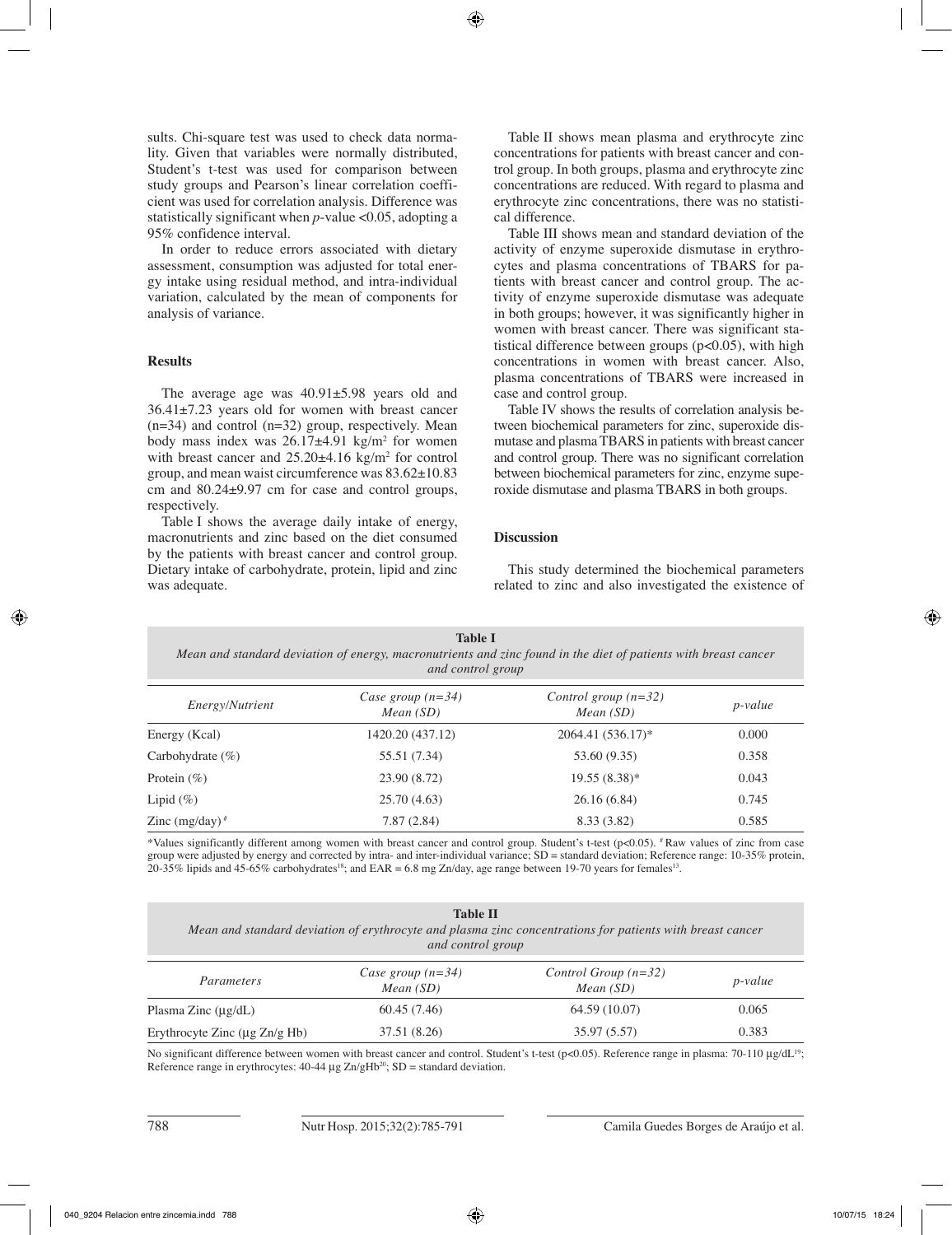#### **Table III**

*Mean and standard deviation of the activity of erythrocyte enzyme superoxide dismutase and plasma TBARS in patients with breast cancer and control group*

| Parameters                  | Case group $(n=34)$<br>Mean $(SD)$ | Control Group $(n=32)$<br>Mean $(SD)$ | <i>p</i> -value |  |  |
|-----------------------------|------------------------------------|---------------------------------------|-----------------|--|--|
| $SOD$ ( $\mu$ g $SOD$ /gHb) | 8924.32 (3829.35)                  | 7170.14 (3132.32)*                    | 0.047           |  |  |
| Plasma TBARS (µmol/L)       | 5.02(4.55)                         | 3.95(1.85)                            | 0.212           |  |  |

\*Values significantly different between women with breast cancer and control group. Student's t-test (p<0.05). Reference range for SOD: 6500-14500 μgSOD/gHb [25]. Reference range for TBARS: 1-3 μmol/L22 SOD = superoxide dismutase. SD = standard deviation. TBARS = thiobarbituric acid reactive substances. SD = standard deviation.

**Table IV** *Simple linear correlation analysis between biochemical parameters for zinc, enzyme superoxide dismutase and plasma TBARS in patients with breast cancer and control group*

|                       |                                                                 | Case Group       |                       |       |                           |   | Control Group                   |                  |                       |             |  |                  |
|-----------------------|-----------------------------------------------------------------|------------------|-----------------------|-------|---------------------------|---|---------------------------------|------------------|-----------------------|-------------|--|------------------|
| Parameters            | Plasma Zn<br>Erythrocyte Zn<br>$(\mu g Zn/gHb)$<br>$(\mu g/dL)$ |                  | Dietary Zn<br>(g/day) |       | Plasma Zn<br>$(\mu g/dL)$ |   | Erythrocyte<br>$(\mu g Zn/gHb)$ |                  | Dietary Zn<br>(g/day) |             |  |                  |
|                       |                                                                 | $\boldsymbol{D}$ |                       | D     | r                         | p |                                 | $\boldsymbol{D}$ |                       |             |  | $\boldsymbol{p}$ |
| $SOD (\mu gSOD/gHb)$  | $-0.260$ $0.137$                                                |                  | $-0.134$ $0.450$      |       | $-0.139$ $0.435$          |   | $-0.128$ 0.487                  |                  |                       | 0.136 0.457 |  | $0.056$ 0.763    |
| Plasma TBARS (µmol/L) |                                                                 | 0.089 0.615      | 0.048                 | 0.786 | $0.165$ 0.352             |   | 0.109 0.554                     |                  | $-0.135$ $0.461$      |             |  | $-0.107$ $0.560$ |

 $Zn =$ zinc.  $SOD =$  superoxide dismutase. TBARS = thiobarbituric acid reactive substances.

correlation between these variables and concentrations of enzyme superoxide dismutase and plasma TBARS in women with breast cancer.

With regard to the results obtained from the assessment of nutritional status, it was observed that the mean body mass index of patients with breast cancer was higher when compared to control group. In this sense, it should be noted that excessive weight is positively associated with risk to develop this type of cancer both in postmenopausal and premenopausal women<sup>27</sup>. Additionally, weight gain in women after diagnosis of breast cancer is frequent, which increases the risk of mortality and complications in these patients $24,25$ .

In this discussion, it is important to highlight the relevant contribution of abdominal fat in the development and progression of breast cancer<sup>26</sup>. The results of this study show that, both patients with cancer and control group had higher values of waist circumference. Regarding this result, we highlight the influence of hormonal changes and inflammatory markers involved in the pathogenesis of malignant neoplasm. Therefore, reduced concentrations of adiponectin and elevated concentrations of C-reactive protein and insulin-like growth factor-1 are associated with the risk to develop this disease. In addition, it is worth mentioning that the formation of breast tumor is also influenced by hyperinsulinemia, which is characteristic of type 2  $diahetes<sup>27</sup>$ 

With regard to zinc intake found in the participants of this study, there was no significant statistical difference between the study groups, and the intake of this mineral was higher than the recommended daily intake, according to Estimated Average Requirement (EAR). It is important to highlight the significant amount of food, source of this nutrient, found in the diet of study participants and, additionally, an increased intake of protein was seen in both groups, which is normally accompanied by a considerable content of zinc, such as, red meat, liver and fish<sup>28</sup>.

With regard to plasma zinc concentrations, they were reduced compared to normal values in both groups, with no significant statistical difference. Some factors could have influenced the zinc levels found in plasma of the study participants, such as, the dietary intake of this mineral. However, both the amount and bioavailability of zinc found in the diets were high, and thus, they apparently did not affect zinc plasma concentrations.

Another important point that could explain the reduced plasma zinc concentrations is related to changes in the compartmentalization of this trace element in patients with breast cancer. Upon establishment of carcinogenesis, a re-distribution of zinc would occur in these patients, through the influx of this mineral from plasma compartment into the tumor cells, consequently reducing the zinc levels in this compartment<sup>29</sup>.

Regarding this matter, it should be highlighted the involvement of zinc transport proteins, playing an important role in the distribution of this mineral in the tissues. Thus, the presence of breast tumor leads to overexpression of genes encoding these proteins (Zip6, Zip7 and Zip10), which promote zinc inflow to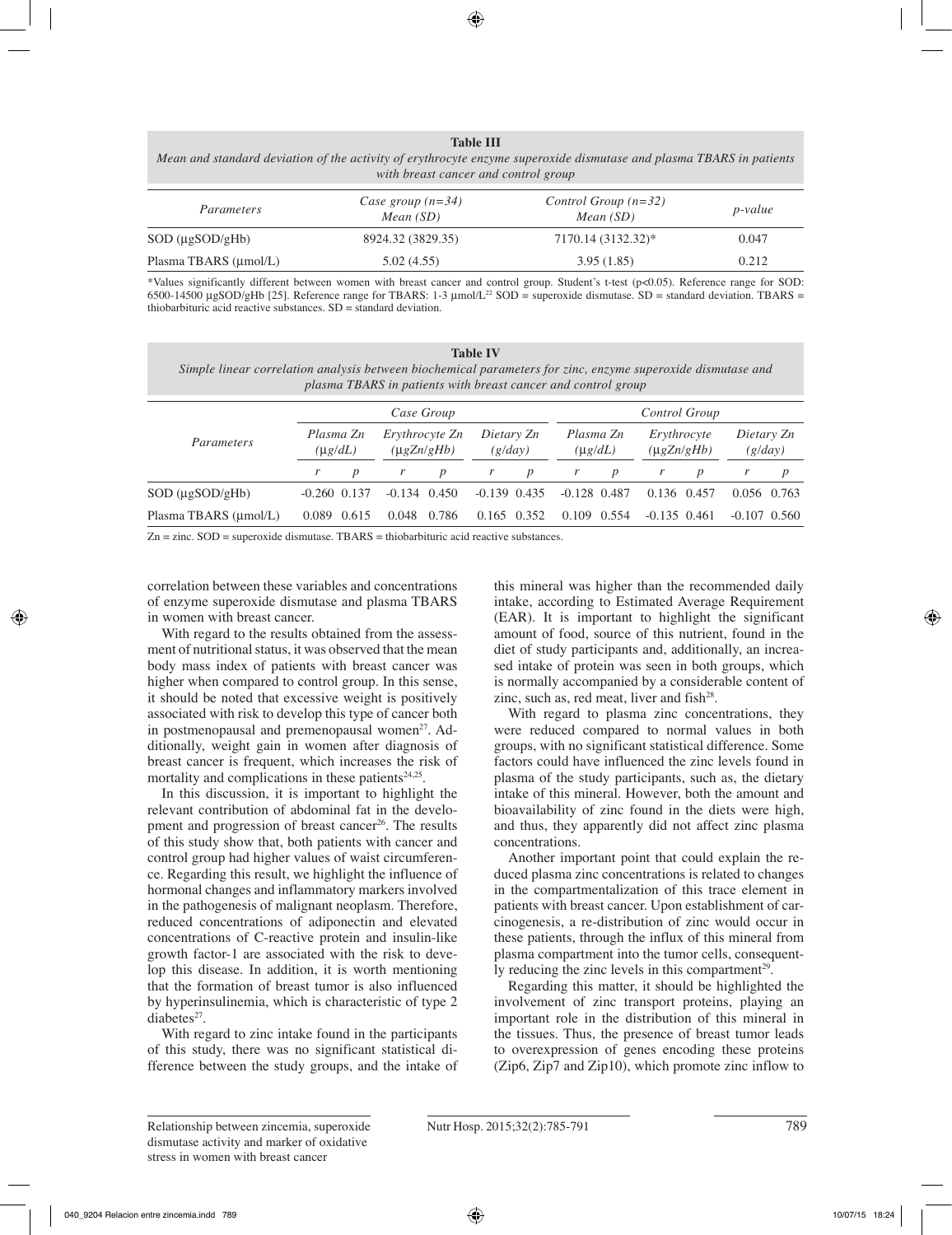the tumor cells and inhibit transmembrane transporters of this mineral to other cells, predisposing to malignant transformation and, suggesting that tumor cells selectively increase zinc absorption in the disease<sup>30</sup>. Thus, reduced plasma zinc is associated with greater risk of developing breast cancer, suggesting that this is a prognostic and therapeutic factor for the disease.

Regarding erythrocyte zinc, the mean levels found in this study were reduced in both groups, also with no significant statistical difference. It is noteworthy that, in the circulation, about 80% of zinc is found in erythrocytes, mainly bound to carbonic anhydrase, and only 16% are found in plasma31. In an overall analysis, taking into account that the half-life of erythrocyte is 120 days, erythrocyte zinc becomes a parameter for the nutritional status of this micronutrient in the long term, not reflecting recent changes in the concentrations of this mineral in one individual, and also not being affected by the zinc content found in the diet of the patients assessed in this study.

With regard to concentrations of enzyme superoxide dismutase found in erythrocytes, it was observed that they were adequate in both groups, and higher in patients with breast cancer, with significant statistical difference between groups. These results corroborate the findings by Tas et al.<sup>32</sup>, Yeh et al.<sup>33</sup>, Rajnesh et al.<sup>34</sup>, who also found high levels of this enzyme in women with breast cancer.

From this perspective, it should be noted that increased activity of the enzymatic antioxidant defense system in women with breast cancer appears to be the result of a compensatory regulation mechanism that occurs in response to oxidative damage found in these women. In this sense, reactive oxygen species act stimulating the expression of genes encoding enzymes involved in this system, which may have occurred among the female participants in this study.

The results found in the analysis of plasma concentrations of TBARS do not show statistical difference between the study groups, although the levels found in patients with breast cancer were higher. Thus, it is appropriate to draw attention to the fact that excessive production of free radicals can cause oxidative damage in the cell membrane, resulting in lipid peroxidation, mutagenesis and, consequently, could worsen the carcinogenesis process found in these patients $32$ .

Another hypothesis that can support the increased plasma levels of TBARS is the obesity and overweight found among patients with breast cancer. Thus, it is worth mentioning that obesity contributes to increased mitochondrial respiration and excessive oxygen consumption, which favors the production of reactive oxygen species, such as anion superoxide and hydrogen peroxide. The second mechanism by which overweight and obesity can increase lipid peroxidation is through progressive and cumulative cell injury related to increased body mass. Cell injury, in turn, releases cytokines, such as tumor necrosis factor, which generates reactive oxygen species<sup>35</sup>.

Another important aspect in this discussion is the fact that, despite patients with breast cancer have high zinc intake, plasma levels of TBARS were more increased in these patients compared to control group, which may indicate the inability of zinc to act as a component of the antioxidant defense system, probably due to reduced concentrations of this mineral in the blood components assessed.

Based on the results of this study, it can be assumed that reduced zinc concentrations found in women with breast cancer, both in plasma and erythrocytes, can be due to increased expression of genes encoding proteins that promote zinc influx to the tumor tissue, which may explain the changes found in the parameters studied.

# **Conclusion**

Female participants with breast cancer of this study have an adequate dietary zinc intake. Nevertheless, the biochemical parameters of zinc show reduced concentrations of this mineral in plasma and erythrocytes. The activity of enzyme superoxide dismutase in the erythrocytes and plasma concentrations of TBARS are adequate in both groups; however, the enzymatic activity was significantly higher in women with cancer.

The study did not show that zinc affects activity of enzyme superoxide dismutase and plasma levels of TBARS in women with breast cancer, since correlation analysis did not show a statistically significant difference.

## **Conflicts of Interest**

The authors declare that they have no conflict of interest.

## **References**

- 1. Vieira FGK. Socio-demographic characteristics, reproductive, clinical, nutritional and oxidative stress in women with breast cancer. Dissertation, Federal University of Santa Catarina,  $(2008)$
- 2. Al--Qallaf B, Sorkhou I, Sarkhou N. Breast cancer among ever married kuwaiti women reproductive, menstrual and menopausal factors. *Bull Alex Fac Med* 2007; 43:1-10.
- 3. Pan SY, Zhou J, Gibbons L, Morrison H, Wen SW. Antioxidants and breast cancer risk- a population based case-control study in Canada. *BMC Cancer* 2011; 24:11-372.
- 4. Klingelhoeffer C, Kämmerer U, Koospal M, Mühling B, Schneider M, Kapp M, Kübler A, Germer CT, Otto C. Natural resistance to ascorbic acid induced oxidative stress is mainly mediated by catalase activity in human cancer cells and catalase-silencing sensitizes to oxidative stress. *BMC Complement Altern Med* 2012; 12:1-10.
- 5. Klaunig JE, Kamendulis LM . The role of oxidative stress in carcinogenesis. *Annu Rev Pharm Toxicol* 2004; 44:239-267.
- 6. Cai Q, Shu XO, Wen W, Cheng JR, Dai Q, Gao YT, Zheng W. Genetic polymorphism in the manganese superoxide dismutase gene, antioxidant intake, and breast cancer risk: results from the Shanghai Breast Cancer Study. *Breast Cancer Res* 2004; 6:647-655.